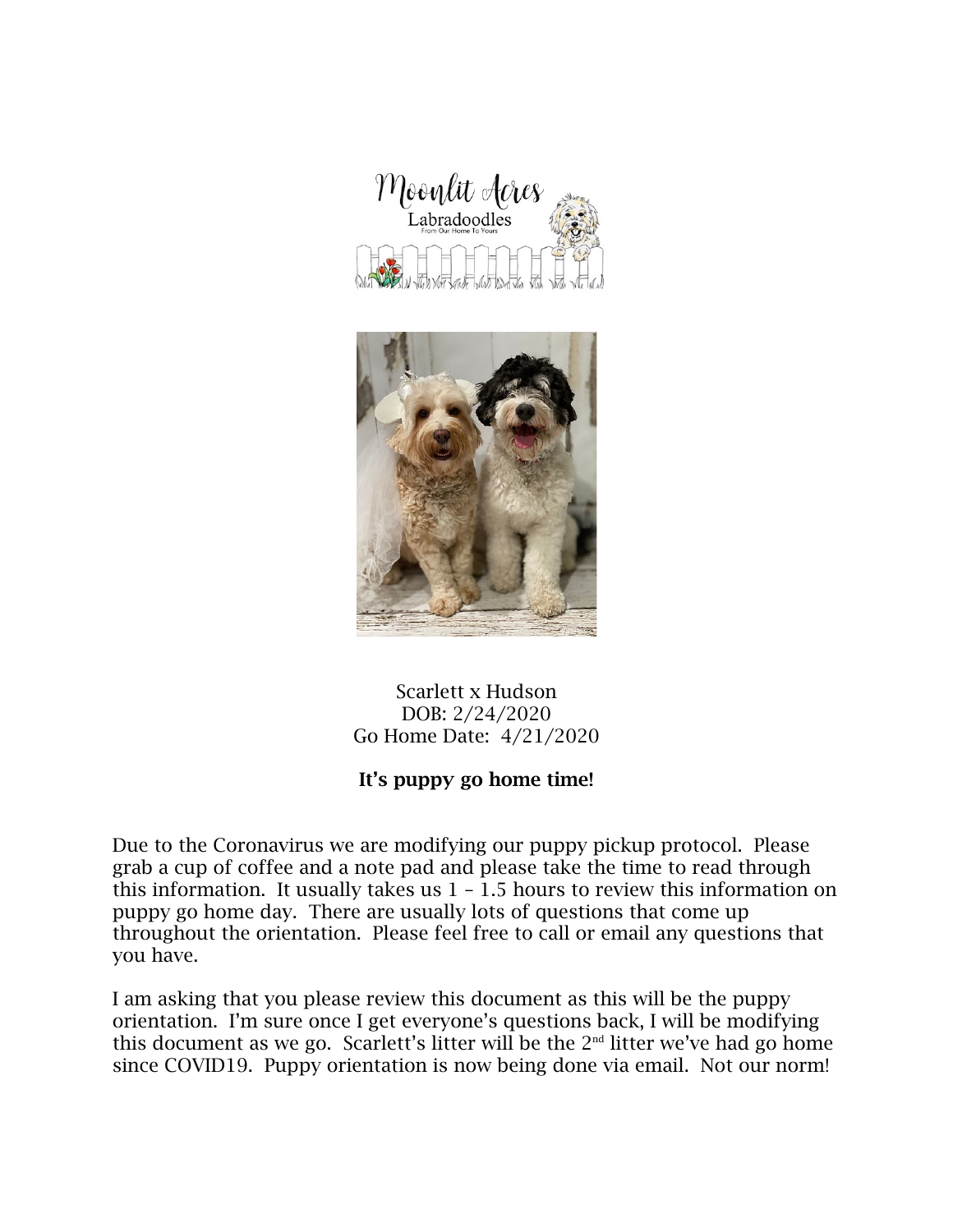Okay... let's get this started!  $\odot$  There might be a test on the day of puppy pick up so PLEASE take the time to read this. This will take you 10 minutes to read verses sitting here in a group setting for a minimum of an hour.

## Everything you need to know in order to take your puppy home!

First off here is the link to the "Scarlett's Family Page"

https://www.moonlitacres.com/scarlett-s-families

This document has tons of information in it just for Scarlett's families. The litter record will be updated before their 8 week birthday, with all the current weights of the babies, vaccine information and anything else that needs to get updated.

1. Puppy Immunity: Puppies get their immunity from their mama. They received their first vaccination a few days before their 8-week birthday. The vaccine schedule has the dates outlined including what they will already have had and the vaccines that they will need.

Vaccines can be really dangerous. Vets have a tendency to want to load your pups up on shots. You must advocate for your puppy; you are the only one that can. Please do your research before going to the vet. Here is a link with some information we like to provide regarding vaccines: https://www.moonlitacres.com/articles-on-vaccination

We give the puppies a DAP shot. They will need 2 additional DAP shots, one at 12 weeks and one right around 16 weeks. Your vets will also talk to you about Lepto, Rabies, the flu shot and oral flea meds and heartworm and so on and so on. Please space the shots. My recommendation is https://47cbf9b0-fc65-4154-9399 c62c461185a4.filesusr.com/ugd/187982\_356b410ce561422c839e59d105 73c4e3.pdf

If you over vaccinate your puppy and give multiple shots… #1 it will void your warranty on the puppy. #2 You can cause brain damage. About 2 years ago we had a family that over vaccinated their puppy and it caused brain damage. They ended up bringing the puppy back to me when she was about 18 weeks old. She had such bad brain damage from the vaccines that she was so aggressive no one could get near her. We had to put her down. It was so incredibly sad. Vaccines should be spread out over time. They should be spaced at least 2 weeks apart.

Parvo is not something you ever want to experience! I highly recommend that you take your shoes off in your home if you do not already at least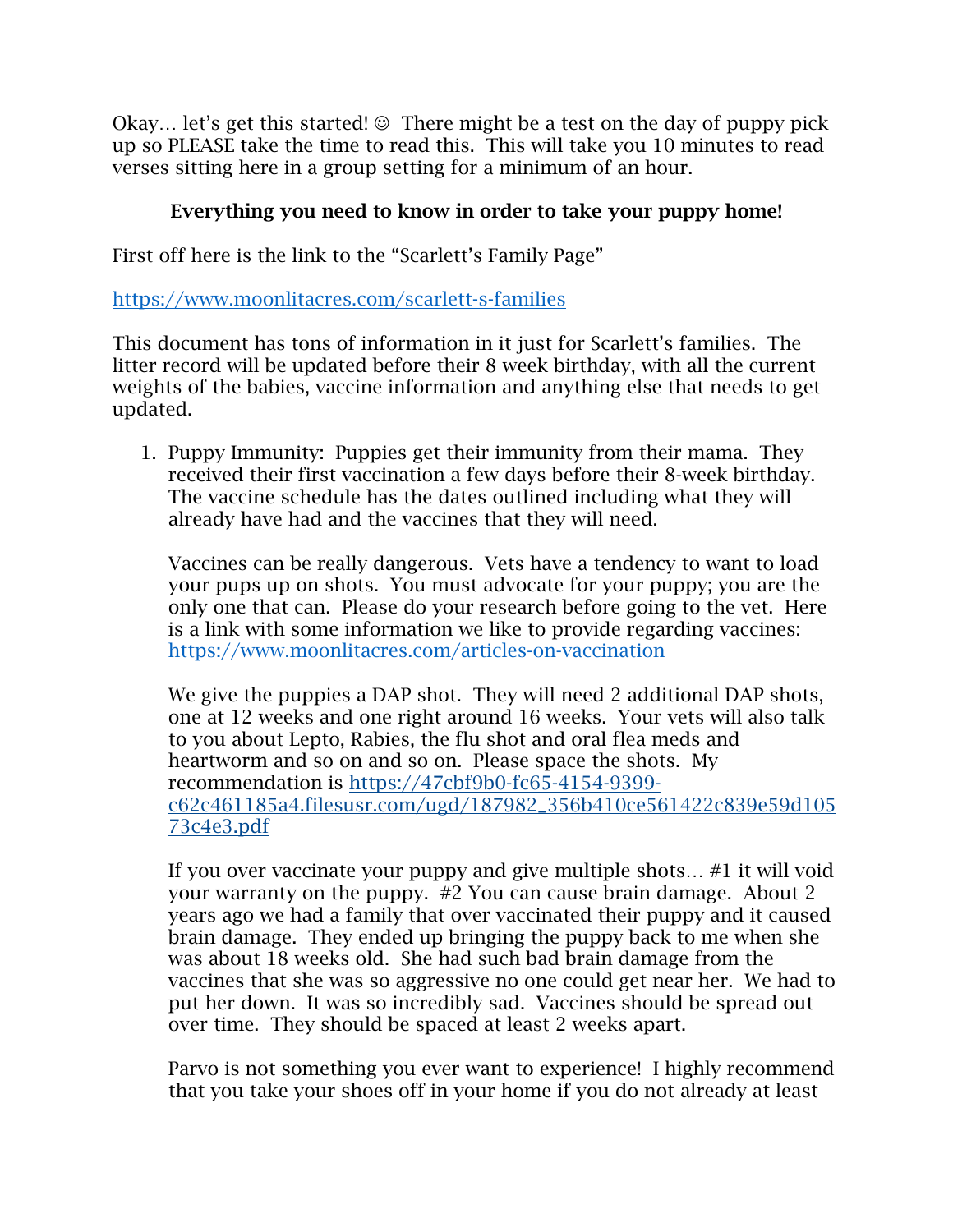until the puppies are 18 weeks of age. Take your shoes off and put your shoes UP so that the puppies cannot chew on them. Your shoes are covered with bacteria and infectious things that could kill your puppy. The most dangerous time for your puppy is 8-16 weeks of age.

When you take your puppy to the vet for your new well baby check-up please do not let your puppy walk into the vet's office. Your puppies feet should not be touching the ground anywhere except your home and your backyard until it is 16 weeks of age. The vet's office is the worst place to put your puppy down. When I go into the vet's office, I take a disposable pee pad with me and put the pee pad on the vet's exam table and put my pup on that. Same thing with their puppy scales. I do not let my pups touch anything when in there. Sick pups/dogs go to the vet. You don't need to take anything home with you that you didn't take in there.

If your puppy gets Parvo, he/she has about a 50/50 chance of survival and you will be facing \$4000-7000 in vet bills trying to fight it. If your puppy gets Distemper, he/she only has a 10% chance of survival. Parvo is VERY easily contracted. It only takes some fly landing on a pile of poo and flying over to your dogs water bowl and landing in it. Or you walking through Petco and step somewhere that hasn't been cleaned properly and you can bring it home to your pup. If you have an older dog that is already vaccinated, please stop taking them in high traffic places until your puppy is fully vaccinated. Your older dog may have immunity, but they can carry the virus and bring it back to your home and share it with the puppy.

We had a family last spring that contracted Parvo just before their pups 12-week birthday. They spent thousands of dollars trying to save the puppy. They were successful but it was taxing on all.

So, if you get a puppy from us and you decide you need to take your puppy through Pike Street Market the week after you pick up from us please do not #moonlitacreslabradoodles on Instagram or I may lose my mind.  $\odot$  It happens more often than I would like to admit.

If you are driving back up to the Seattle area or a to other areas please do NOT stop at any rest stops to let your puppy go out to go potty. Please bring a couple of pee pads for the ride home. If you can get the Costco potty pads those are the ones they are used to. You can place a pee pad on the floor board and they will use it if needed.

The first couple of months offer the most transitions of learning how to live with a puppy. Making sure the kids are picking up their toys, shoes are picked up, socks…. No puppy in public touching the ground… etc.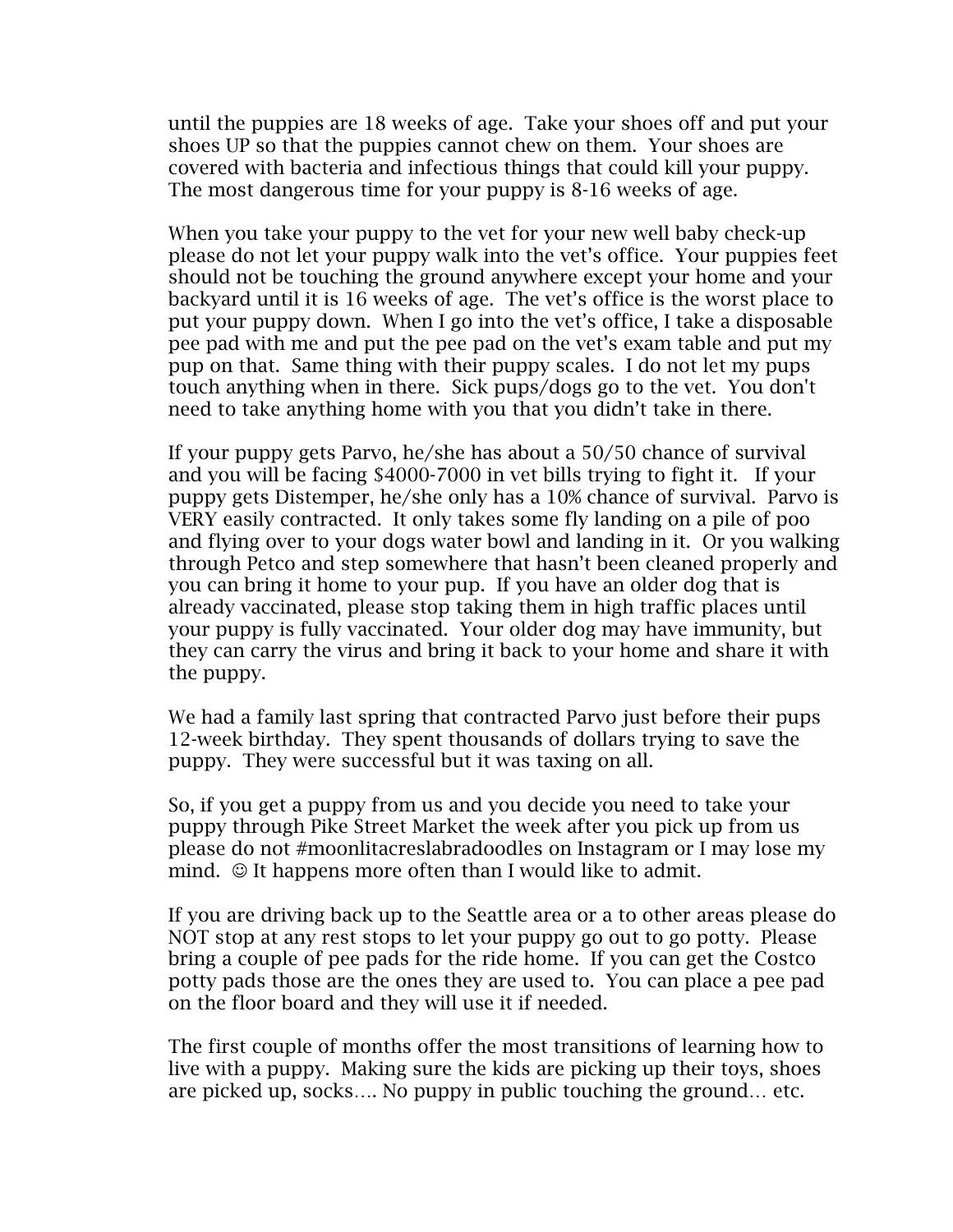It's the time when the most amount of accidents happen. We HIGHLY recommend pet insurance. We do ask that everyone initiate your free month of insurance by using this link here: https://47cbf9b0-fc65-4154- 9399-

c62c461185a4.filesusr.com/ugd/187982\_df61b1b0396440b1b7550e7de9 b575fc.pdf Trupanion offers a free 30 day coverage for your puppy as long as you initiate the insurance within 24 hours of having the puppy. You can cover the puppy 24 hours before or after you take the puppy home. The code for the insurance is on the link that I've provided for you above, code: BR1MA22219.

There are several good insurance companies out there. This just offers you a free trial. I ask that EVERYONE activates the insurance before puppy pick up. Please bring with you a screenshot showing that your puppy is covered. You can cancel when you want but I like to know they are covered when they leave. Things can go wrong and with puppies when they go wrong, they go wrong really fast.

Signs of a sick puppy:

- Diarrhea Parvo has a smell that will hurt your nose. If your pups poop ever STINKS run to the vet
- Blood in the stools
- Vomiting
- Not eating or drinking
- White gums... gums should always be pink
- A grumpy puppy

#### Microchip:

We microchip all of our puppies prior to them going home. We use microchips from the AKC. Once we know which puppy you are getting, we will document the microchip number in the contract and sign the contract. Once I enter the microchip number and sign the contract, DocuSign will email both of us a PDF copy of the contract that is fully executed.

#### Socialization:

Socializing your new baby is super important. Taking your puppy for car rides is super important. The rule with a doodle is you need to introduce it to 100 people in the next 90 days. (Without getting Coronavirus for you and or Parvo for your puppy)  $\circledcirc$  California recently had an outbreak of Distemper. One of our puppies went to the vet for their well-baby checkup. They had a case of Distemper in their office that week. Three weeks later the puppy died of Distemper. If your puppy gets distemper, there is only a 10% chance of survival.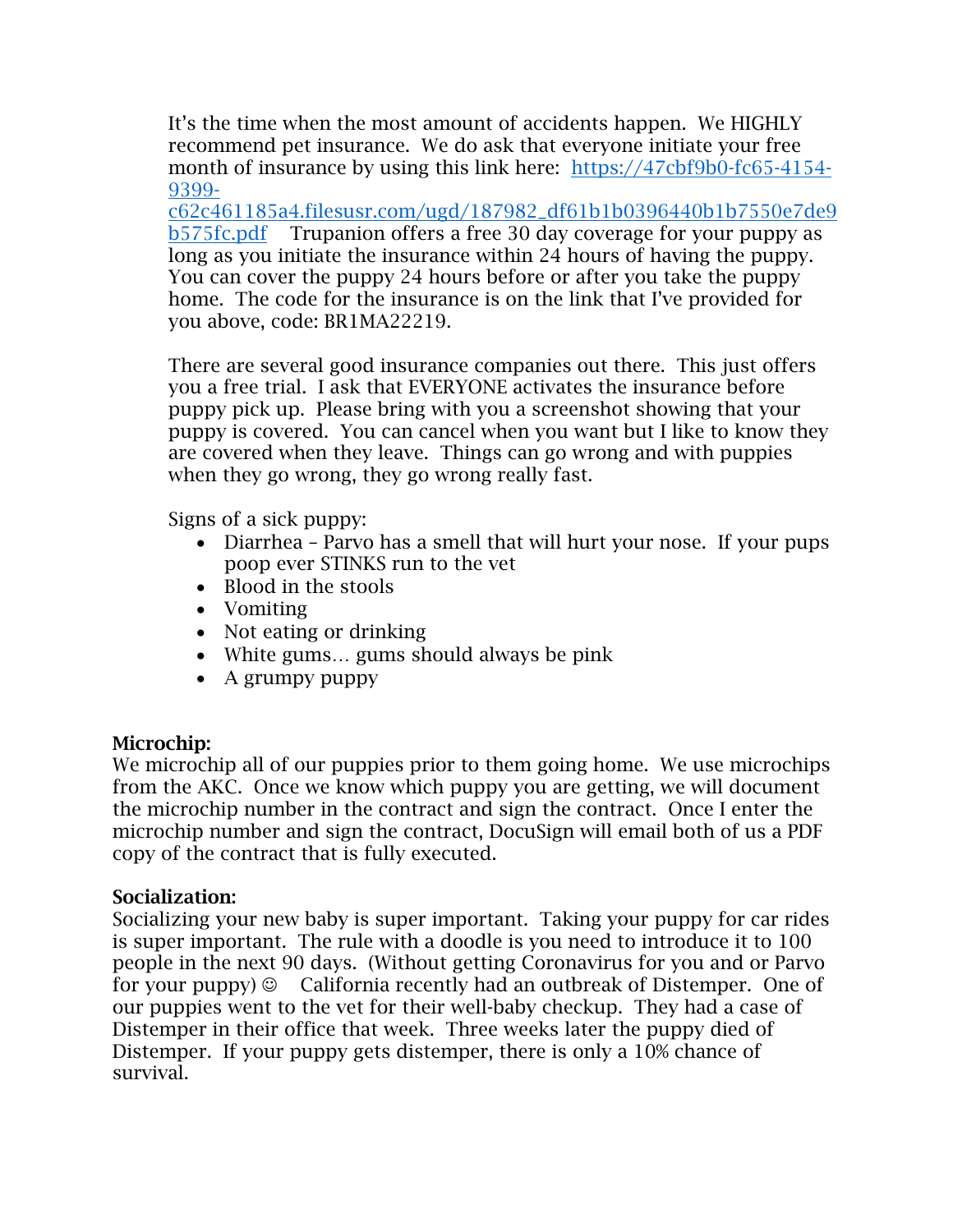If you want a calm puppy please make sure your interactions with the puppy are super calm. When you pet your puppy do not get in your puppies face and baby talk it or ruffle it's head up and tell him/her how cute they are. Be calm, pet your puppy slowly and calmly. Do not allow your puppy to jump up on you as a puppy unless you want your puppy to jump up on you as an adult. If you have children, please do not allow the puppy to chew on your children. It will set you up for something you will quickly find yourself trying to correct.

Front door- right now if the doorbell rings the puppies have no reaction. 6 months from now unless you take measures most likely you will end up with a doorbell alert dog. Train the people that are coming to your home. If they walk in your front door and start baby talking to your puppy with a high pitched girl voice and amping your puppy up with excitement it will teach your puppy that the door bell and people coming to your home are exciting and they will start to be a barker, they will jump on people for attention they will quickly learn really bad habits that you will want to break. It's so much easier to raise a puppy the way you want them to be from the start rather than trying to fix something later.

When we have people visiting our house, we put our dogs in a down position and ask them to stay. We invite the people into our home, and we ask our visitors to not talk or acknowledge our puppies/dogs for about 10-15 minutes. After the puppies have acclimated to having someone coming into "their" home the puppies will be in a calm state of mind and will be ready to visit with your guest as long as your guest will be respectful of your puppy house rules and not amp them up  $\odot$ 

Puppy Classes: When your puppy reaches 4 months of age, we do offer obedience classes that we coordinate with a local trainer. I know lots of you are coming from the Seattle area but don't let that scare you off. Here is a link to the classes that we offer: https://www.moonlitacres.com/training The classes are taught by Man's Best Friend here in Battle Ground, WA. There are 9 classes in total. At this time, they charge \$450 for the 9-class series. By the end of the 9 classes if you are doing your homework your puppy should be able to pass the CGC exam. By the end of the 9 classes your puppy will:

- Walk nicely on a leash
- Come when called
- Stay in a down position for up to an hour at a time

The "here" command is most likely the most important command you will ever need with your puppy. It can save your puppies life. Please watch the video on the training link above and watch Annika practicing her "here" command with my granddaughters. When you are doing the "here" command at home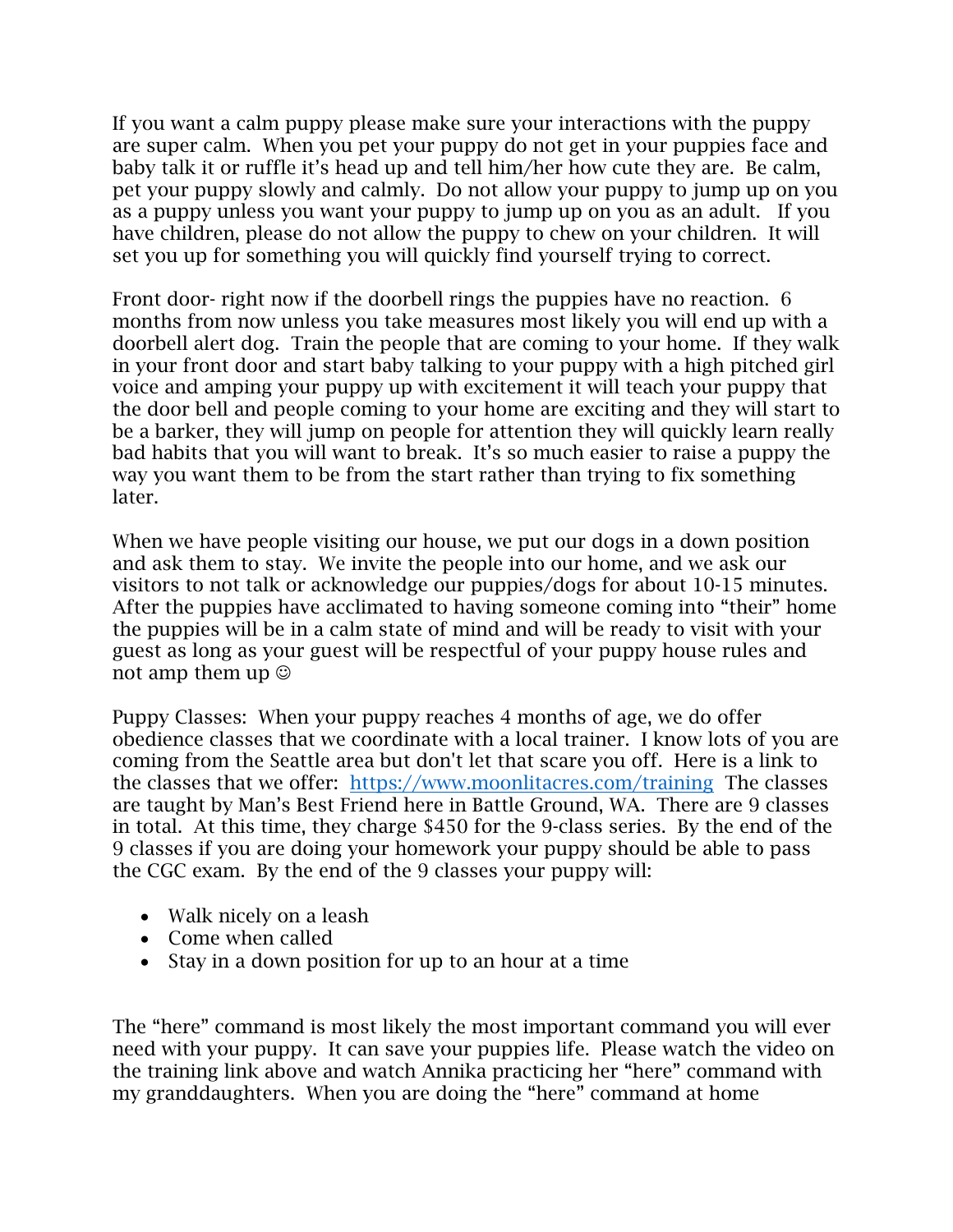ALWAYS use meat as a training treat. We have found that ground up tiny bits of hamburger work GREAT. Hot dogs work great too just be sure how many you allow them to have. TINY little bits work best. You don't want them having a full meal while learning the here command you want to always leave them wanting more. When calling

## Food:

The puppies have been raised on Life's Abundance All Life's Stage Kibble and Pork and Venison puppy food. The puppies will need to be fed 3 times a day for the next 60 days. After that time, you can go to 2 times a day. Please do NOT order the grain free kibble and do not order the puppy food. The kibble you want is the All Life's Stage.

Each meal will be about 1/3 cup of kibble SOAKED in hot water with a big spoonful of wet food on top and soak your vitamins and joint supplements at this time to soften them up.

Nu-Vet does also have the vitamins in a powder format which is what we use when they are puppies. The puppies should be getting one Nu-Vet wafer and one Nu-Joint wafer per day. Please break them up and soak them or run them through the food processor for a couple of seconds mixed with hot water and then use the hot water to pour over their food.

Be sure to soak their food for about 15-20 minutes. Kibble should NEVER be used as a training treat. It can be a choking hazard. We had a 9-week-old 26 pound Golden Retriever choke and die on a kibble that the family was using for a training treat.

As an adult your puppy will most likely eat between  $\frac{1}{2}$  -  $\frac{3}{4}$  of a cup of food 2 times per day. Doodles are rarely overweight.

When puppies are transitioning to their new homes the first three days are the most challenging and their appetite sometimes will just not be what it normally is. Be patient and give it some time. They must keep hydrated and get some food in. So, just watch it. Call me if they just don't eat.

Be sure to order your dog food and supplements in time so you have them on hand when you are ready to take your puppy home:

Here is a link with the code that you will need for the Nu-Vet Wafers and Nu-Joint supplements: https://www.moonlitacres.com/nu-vet-supplements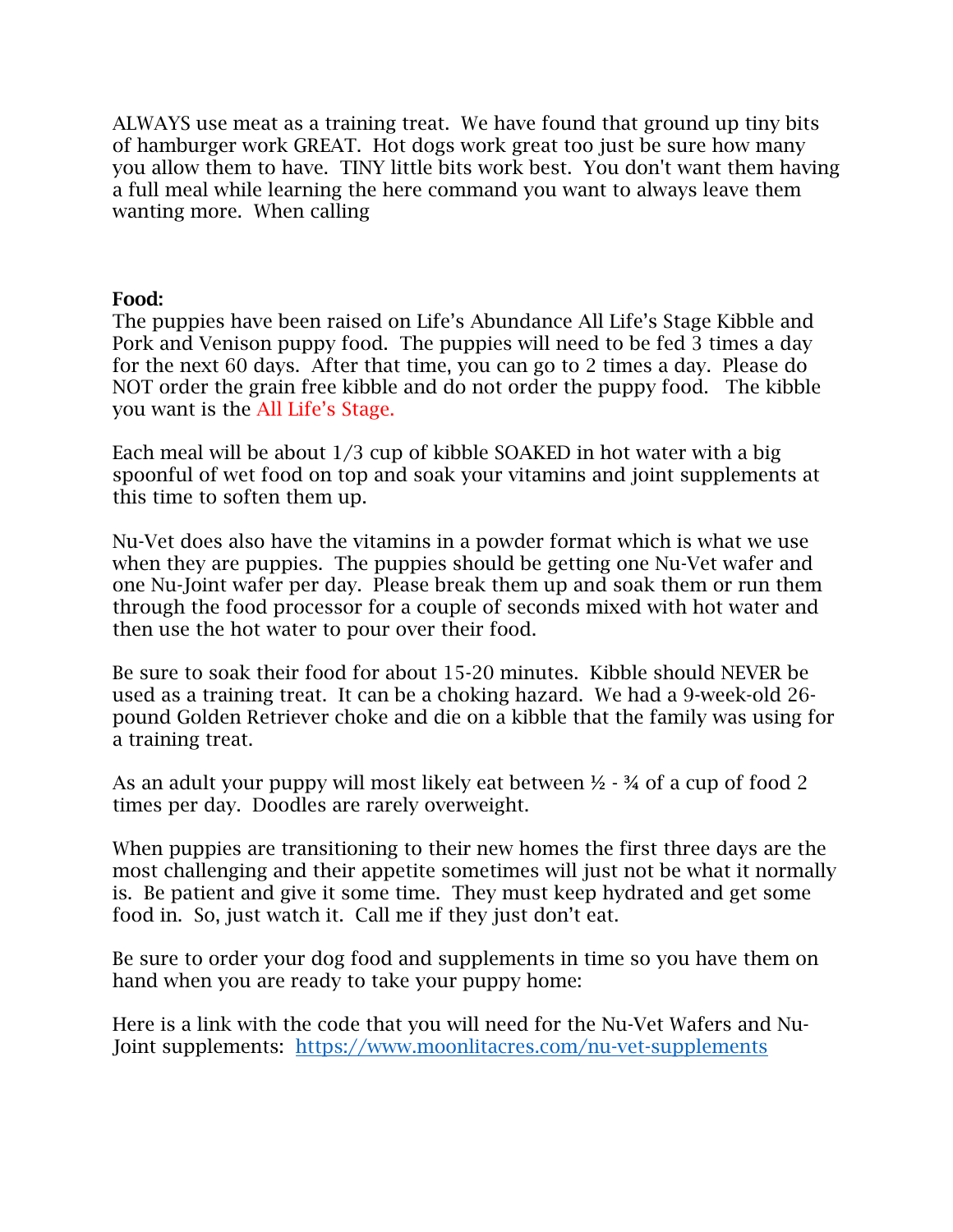Here is a link for the All Life's Stage kibble and Pork and Venison wet food: https://www.moonlitacres.com/food-supplments There are a couple of products that I really like from Life's Abundance I have highlighted them on the link provided. The bio deodorizer is awesome!

If you have not ordered food at this point please let me know!!! Across the nation breeders started doubling up on orders in case we are put into a mandatory shut down. This has put strains on the company, and they are now limiting new clients to one new client per day. If you have not ordered yet, please let me know and I an upload your email address to their portal. Once you are loaded into the portal you will be able to order dog food.

I love the way our babies develop on Life's Abundance. Their bone development has been awesome, and their coats are super! I do not recommend changing the food.

## Potty Training:

Here is a link that will help with some potty training ideas: Potty Training Tips When you are taking the puppy out of the crate first thing in the morning. Please carry your puppy outside. If you expect the puppy to hold his/her bladder all the way to the outside you will be in for a big disappointment. Their bladders are really little, and they just know that they don't want to go potty in their sleeping area. Doodles are usually super easy to potty train. We do offer Potty Bells here. They are FABULOUS!! They make potty training so much easier! Our staff has moved in with us while we are in lockdown for COVID19… they were goofing around and made this puppy video with one of our Golden babies... Make sure you have the volume turned up  $\odot$ 

https://www.facebook.com/MoonlitGoldenRetrievers/videos/23814631919541 47/

The first three days of crate training can be taxing at best. They are going to be the most challenging. The last few litters that we've had go home have all had great reports when it comes to sleeping in the crate at night. The puppies currently take two naps per day in individual kennels. So, they are used to being kenneled. However, they have not been kenneled overnight, yet. We start kenneling the babies for nap times at 5 weeks of age. They start out two puppies per kennel for about 20 minutes. By 8 weeks of age they are in individual kennels by themselves for 2 one hour naps.

I would highly recommend continuing to have naps in the kennel when possible. It will expedite the potty-training process. I would take your puppy potty right before bedtime. Put the kennel in an area where your puppy can see you especially at bedtime. I always take the kennel to my room at night. These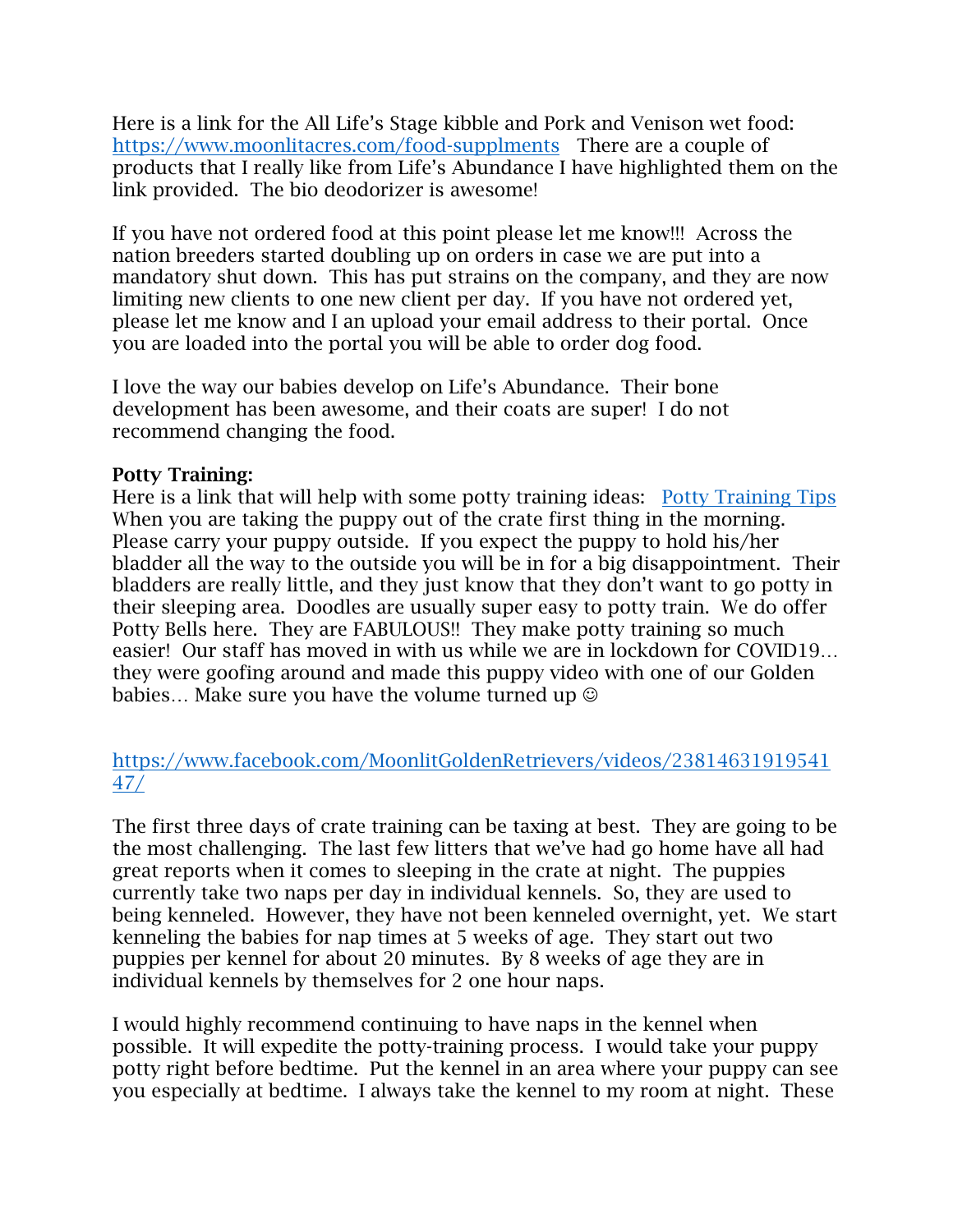puppies have gone from having a mom and siblings…. To siblings and now to having you. You and your family are now his/her pack. Doodles were designed originally to be service dogs. Which in turns means these are not outdoor dogs that raise themselves most of the time. These are dogs that will become your  $4<sup>th</sup>$  child. They have a STRONG need to be with their people. They will do best if they are with their people the majority of the time.

With that being said, I totally recommend kenneling your puppy for at least one nap per day and you leave the house. You must teach your puppy while it's young that it's okay for them to be home alone. If this is done in a positive way it will help prevent separation anxiety.

We have these mat's that are available in our mini store that you can put in the kennels. They are called Licky Mats. They are awesome! You can smear a little peanut butter, Greek yogurt or a little of the wet food and it will help keep their brain occupied and focused on something besides the fact that you just left them. Licky Mats also have a component that will clean the bacteria off of their tongue which will help prevent tooth decay.

Every one of our puppies will go home with a "Go Home Bag". In the go home bag, you will find a customized puppy collar, a blanket that has been snuggled with by mom, sample of shampoo from Life's Abundance, a sample pack of the Nu-Vet Wafers – 3-day supply, training treats, a seat belt to buckle your puppy into once they are a little older. I have grandkids that ride in the car with me. I use seat belts not to protect the dogs but to protect my grandkids. I'm not sure that there is really a  $\frac{a}{b}$  safe" seat belt for a dog. But what these seat belts will do is keep your dog from trashing around the car and killing your babies. We will also be sending a sample container of ear hair removal home with you. This stuff is amazing! So, let's talk about grooming….

Australian Labradoodles get lots of ear hair. By the time the puppy is 3 months old you will want to start taking the ear hair out. PLEASE do not allow your groomer to take the ear hair out. You will love your puppy they will have no feelings one way or another about your puppy. I feel it is super important that as the owner of your puppy that you know how to painlessly remove the hair from your puppies ears. In the bags you find small trial size containers of ear hair removal powder. All you need to do when they are around 3 months of age is wait till evening when they are snuggling with you on the couch and about to fall asleep. Put a little bit of the ear powder in their ear. Push it down so it reaches the skin. Let it sit for 60 seconds. And then start pulling the hair out a little bit at a time. You will most likely need to reapply a couple of times and repeat the process. Removing the hair in this fashion is super easy and not nearly as painful as letting your groomer do it. None of the groomers I have ever been to use ear powder because it is expensive.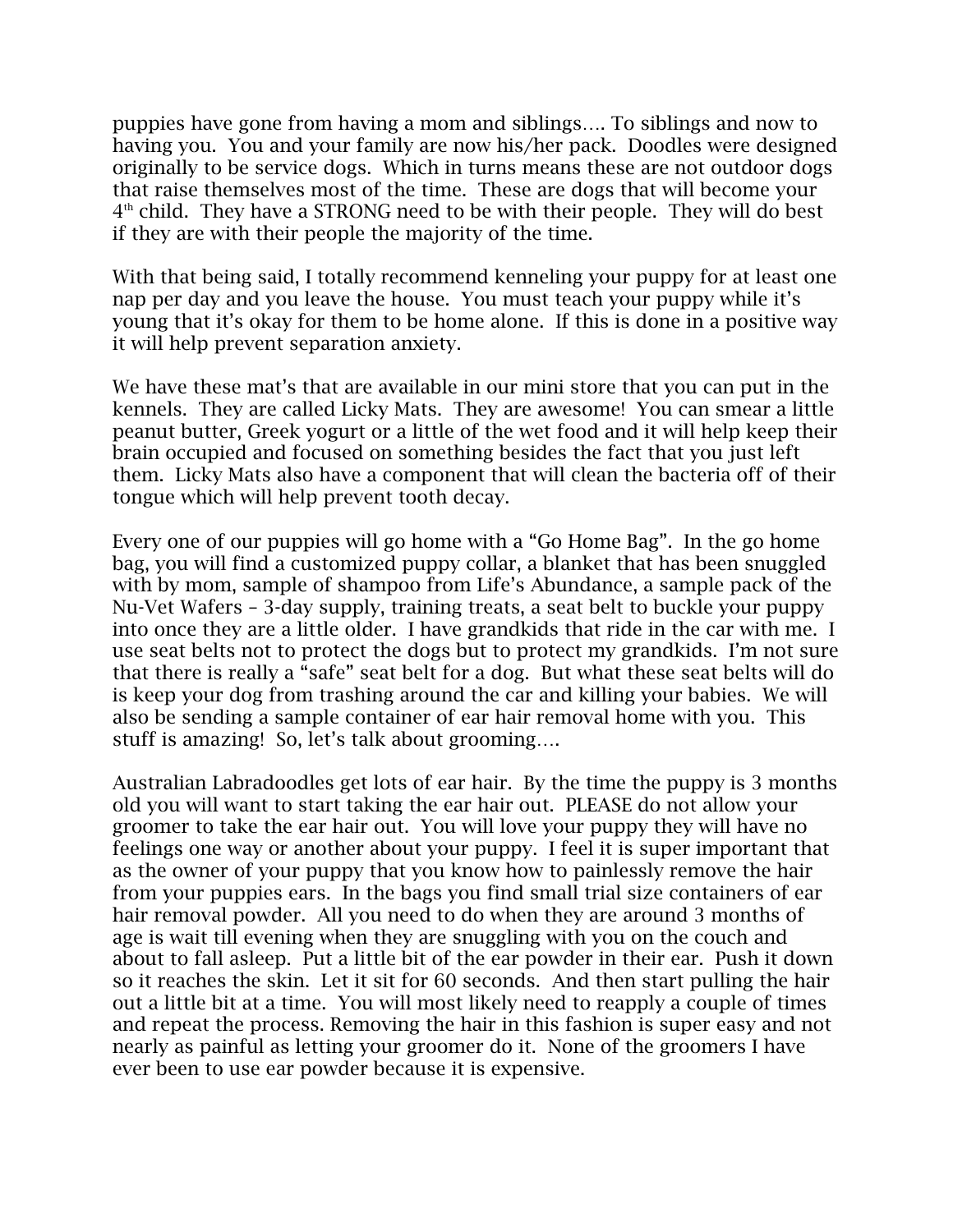My daughter is the guardian mom for our girl, River. She took River to her long-time groomer a few months ago. River came back and had blood splatter on her sides. We looked in her ears and they had raw spots in her ears. When we called the groomers to see what had happened. They were upset that River wasn't holding still for her ear hair removal… when they were using a Dremel in her ear to grab hold of the hair and yank it out!! River ended up with an infection that needed antibiotics to treat. And she had an unneeded nasty experience at the groomers. Needless to say, that groomer is out of business and we never went back. We do have large bottles of the ear hair removal product here that is available for purchase. You cannot find this stuff in the stores.

Additionally, I always put a tag on my dogs when my dogs go to the groomers. The tag says do not FLUSH my ears. Dog groomers are not vet techs and they really have no business flushing your dogs ears. Every time one of my dogs ears get flushed by a groomer, they get an ear infection. So, I just put a stop to the whole process before it ever gets started.

You should find a groomer now and book an appointment for when your pup is about 17 weeks old and fully vaccinated. Finding a good groomer is tougher than you might think. Most groomers will do fine on their bodies but will botch their ears. The ear hair on the outside of the ear is only supposed to go to the leather. Anything past the leather of the ear lobe and it should be chopped off! Be sure to take you ALAA grooming card that we are including in your go home bags. I laminated mine and put an address label on it. Every time I go to a new groomer, I take it with me. Chances are you will have to train the groomer.  $\odot$ There is a video on the ALAA website if you want to watch it. Please check out our grooming page. It has the ALAA grooming card and several before and after photos. If you find a great groomer that knows how to make your puppy look like an Australian Labradoodle, please be sure to share your groomers information with us. We are trying to setup a link on our page that has a network of great doodle groomers. https://www.moonlitacres.com/goomingald

I had started to second guess us having all the dog products in our living room but now with the stores shutting down I just want all of you to know that we have everything you will need to take a puppy home. A few of the items that we have:

Dog beds: We have the plush flower pull string beds, cuddler beds and just a flat dog bed. All of the dog beds are between \$15-30.

Food bowls: We have gorgeous nail pressed copper food bowls as well as slow feeders and Oral health food bowls. Portable – collapsible bowls great for traveling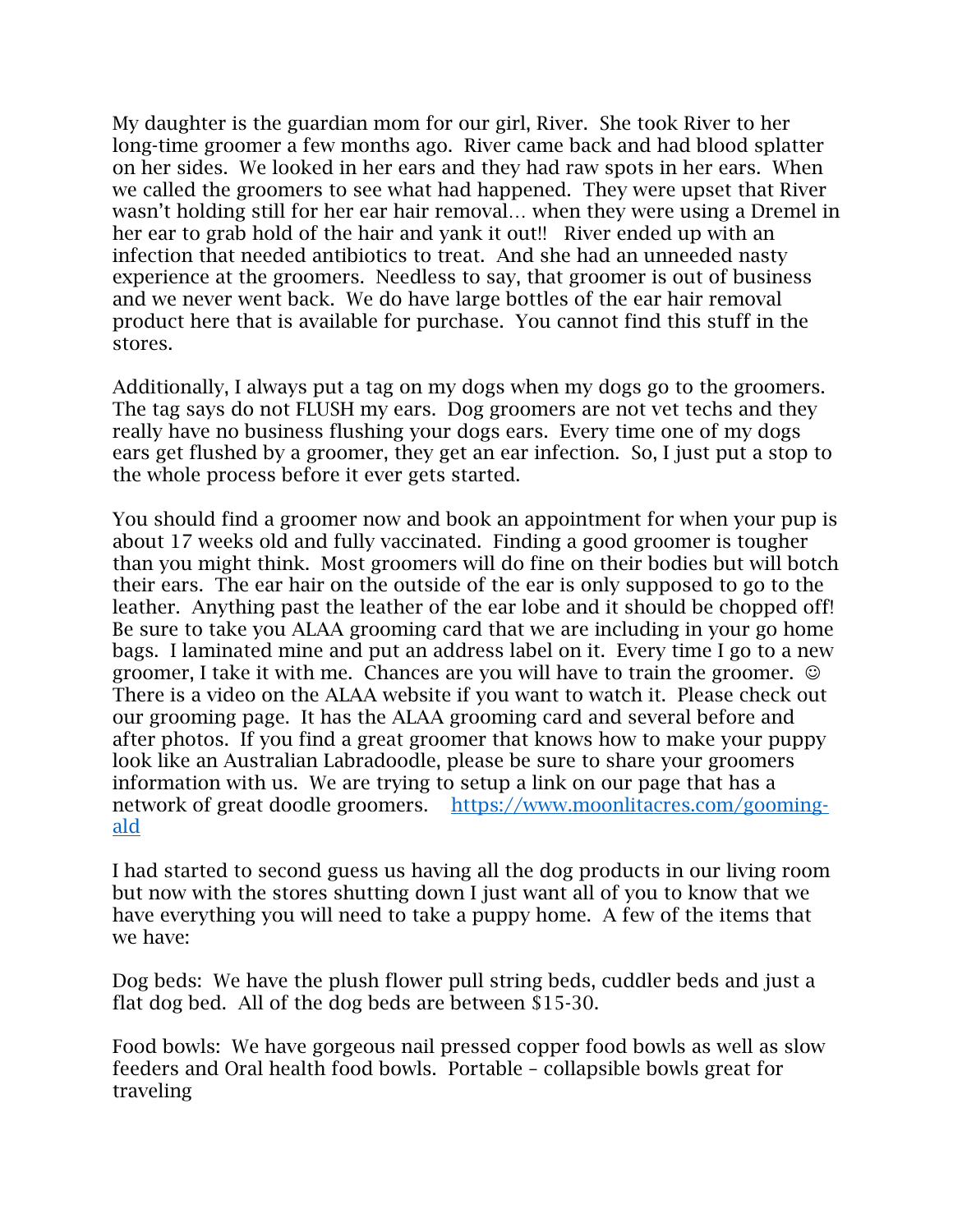Kennels: We have Skuddo 27", 32" & 36" kennels available. We also have wheels which make it easy to take the kennel from room to room.

Toys: LOTS of toys!!!! LOTS of toys

Chew bones… we have packs of chew bones as well as fish twists which they love.

Grooming Supplies: brushes, small and medium, nail clippers that help prevent you from cutting the nail quick, Qwik stop.

Here is a link to our living room, I mean store  $\odot$ https://www.moonlitacres.com/let-s-go-shopping

Here is a link to additional information on our website: https://www.moonlitacres.com/golden-additional-information there is reading material, information on poisonous plants, flea and tick information and much more! There is also a list of recommend books on this tab.

As it sits right now with COVID19 we need to do individual puppy pickups. We have NEVER assigned puppies before this puppy go home date. This is one of the most difficult things for me. I love having our families help pick their own puppy. Watching all the families on family pick up day is the one of the best parts of this whole process! We will call everyone the day before puppy pickup and talk about each puppy and allocate puppies over the phone.

I just sent contracts and invoices to everyone. Please review and let me know if you have any questions.

Please wash your hands before you come to our place, we will have hand sanitizer for you to use before you touch the puppies. PLEASE NO STANDING UPHOLDING the puppies. Puppies are wiggly and have been known to leap out of people's arms.

Puppy pick up times are going to be scheduled 30 minutes apart. We are working on trying to get a page put together so, we can list all the items that we will have available. At this time, we have everything from food bowls to kennels.

We just sent out contracts and invoices. We have been running in circles recently with people going on a reservations list and then coming off. We want